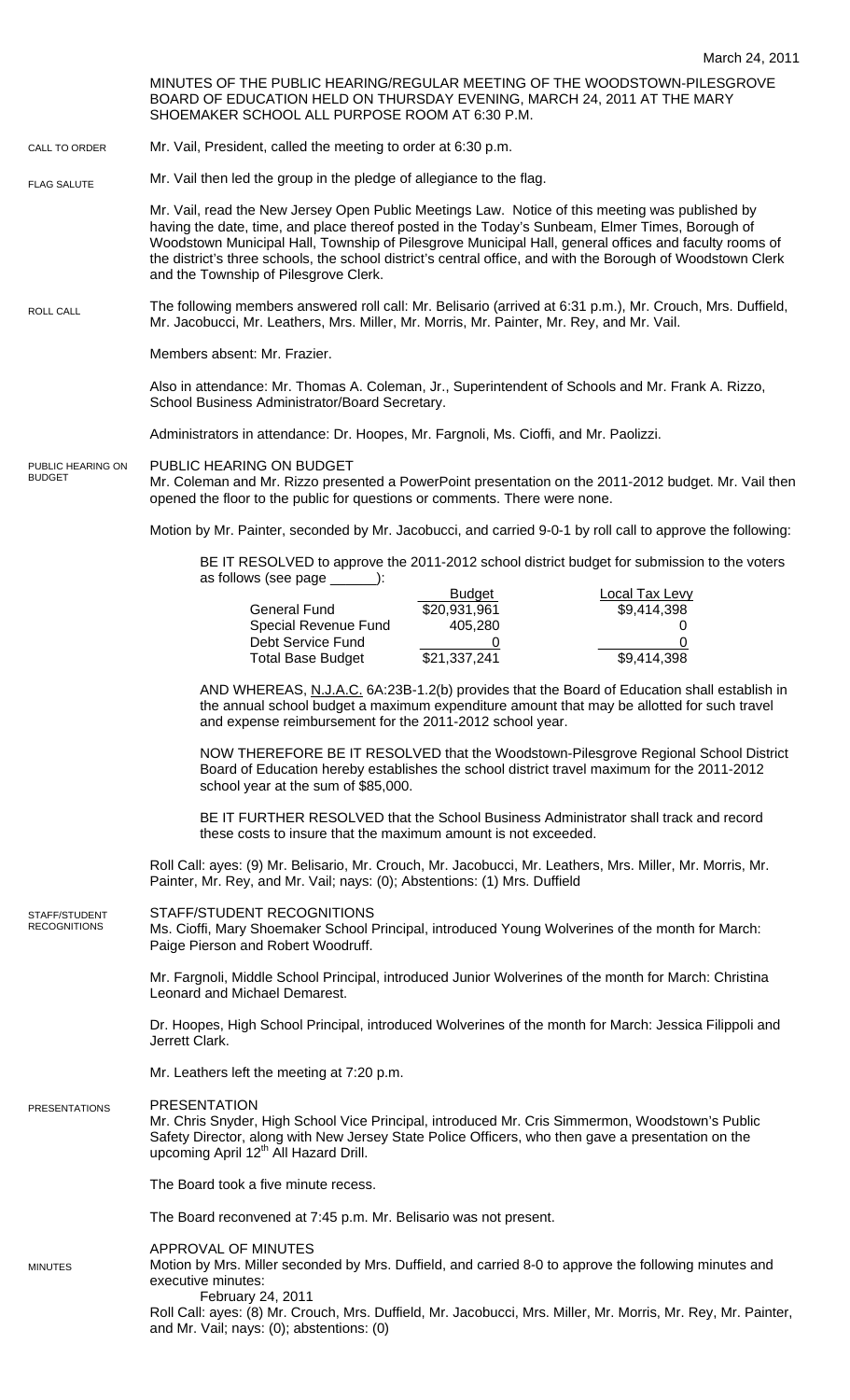## FINANCIAL REPORTS

FINANCIAL REPORTS

Motion by Mrs. Duffield, seconded by Mrs. Miller, and carried 8-0-0 by roll call to approve the following Business Administrators recommendations:

Pursuant to N.J.A.C. 6A:23-16.10(c)3, I certify that as of January 31, 2011, no budgetary line item account has obligations and payments (contractual orders) which in total exceed the amount appropriated by the Woodstown-Pilesgrove Regional Board of Education pursuant to N.J.S.A. 18A:22-8.1 and N.J.S.A. 18A:22-8.2 and no budgetary line item account has been over-expended in violation of N.J.A.C. 6:23-16.10(a)1. (see Board Minutes Financial Back-up Binder)

Board Secretary **Date** 

\_\_\_\_\_\_\_\_\_\_\_\_\_\_\_\_\_\_\_\_\_\_\_\_\_\_\_\_\_ \_\_\_\_\_\_\_\_\_\_\_\_\_\_\_\_\_\_\_\_\_\_\_\_

The January 31, 2011 preliminary Report of the Treasurer of School Funds for the 2010-2011 school year is in agreement with the January 31, 2011 preliminary Report of the Board Secretary, pending audit. (see Board Minutes Financial Back-up Binder)

Pursuant to N.J.A.C. 6A:23A-16.10(c)4, the Woodstown-Pilesgrove Board of Education certifies that as of March 24, 2011, and after review of the Secretary's Monthly Financial Report and the Treasurer's Monthly Financial Report and upon consultation with the appropriate district officials, to the best of the Board's knowledge, no major account or fund has been over-expended in violation of N.J.A.C. 6A:23A-16.10(a)1 and that sufficient funds are available to meet the district's financial obligations for the remainder of the fiscal year.

Roll Call: ayes: (8) Mr. Crouch, Mrs. Duffield, Mr. Jacobucci, Mrs. Miller, Mr. Morris, Mr. Rey, Mr. Painter, and Mr. Vail; nays: (0); abstentions: (0)

Motion by Mrs. Miller, seconded by Mr. Jacobucci, and carried 8-0 to approve the transfer of funds as previously approved by the Superintendent pursuant to 18A:22-8.1 for the month of January 2011. (see Board Minutes Financial Back-up Binder)

Motion by Mrs. Miller, seconded by Mr. Rey, and carried 7-0-1 by roll call to approve the EFT's for January 2011, additional hand check payments for January 2011, and payment list for the month of March 2011. (see Board Minutes Financial Back-up Binder) Roll Call: ayes: (7) Mr. Crouch, Mrs. Duffield, Mr. Jacobucci, Mrs. Miller, Mr. Morris, Mr. Painter, and Mr. Rey; nays: (0); abstentions: (1) Mr. Vail

Mr. Belisario rejoined the meeting at 7:54 p.m.

Motion by Mrs. Miller, seconded by Mr. Jacobucci and carried 9-0 to approve voiding the following check: Check #48897 dated 8/26/10, payable to Margaret DiPalma in the amount of \$46.75, issued under P.O. #475-11 due to lost check. Check will be reissued under check #49885.

Motion by Mr. Painter, seconded by Mrs. Duffield, and carried 9-0 to accept the following reports: (see Board Minutes Financial Back-up Binder):

Student Activities Account and Athletic Account for the month of February 2011 Scholarships for the month of February 2011 Cafeteria report for the months of February 2011

Motion by Mrs. Miller, seconded by Mrs. Duffield, and carried 7-0 (voting not applicable to sending district representatives) to accept the Woodstown Community School report for the month of February 2011. (see Board Minutes Financial Back-up Binder)

AUDIENCE **PARTICIPATION** 

EDUCATIONAL PROGRAMS COMMITTEE

AUDIENCE PARTICIPATION I – None

EDUCATIONAL PROGRAMS COMMITTEE The Board reviewed the March 17, 2011 Educational Programs Committee Report submitted by Mr. Frazier. In Mr. Frazier's absence, Mr. Rey presented the following recommendations were acted upon:

Motion by Mr. Rey, seconded by Mrs. Miller, and carried 9-0 to approve the following: Request from William Connolly to conduct an action research project entitled "Welcome All: Using

Data to Guide a School's Response to Increasing Diversity" in accordance with Board Policy #3245. (see page \_\_\_)

Home Instruction for the following high school students:

#6994099128 – medical #5390820186 – medical #2465256995 – medical #9486331797 – administrative request

High School field trips. (see page \_\_\_)

Motion by Mr. Rey, seconded by Mr. Jacobucci, and carried 7-0 (voting not applicable to sending district representatives) to approve the following:

Middle School and Shoemaker School field trips (see page \_\_\_)

POLICY COMMITTEE – Nothing to report. POLICY COMMITTEE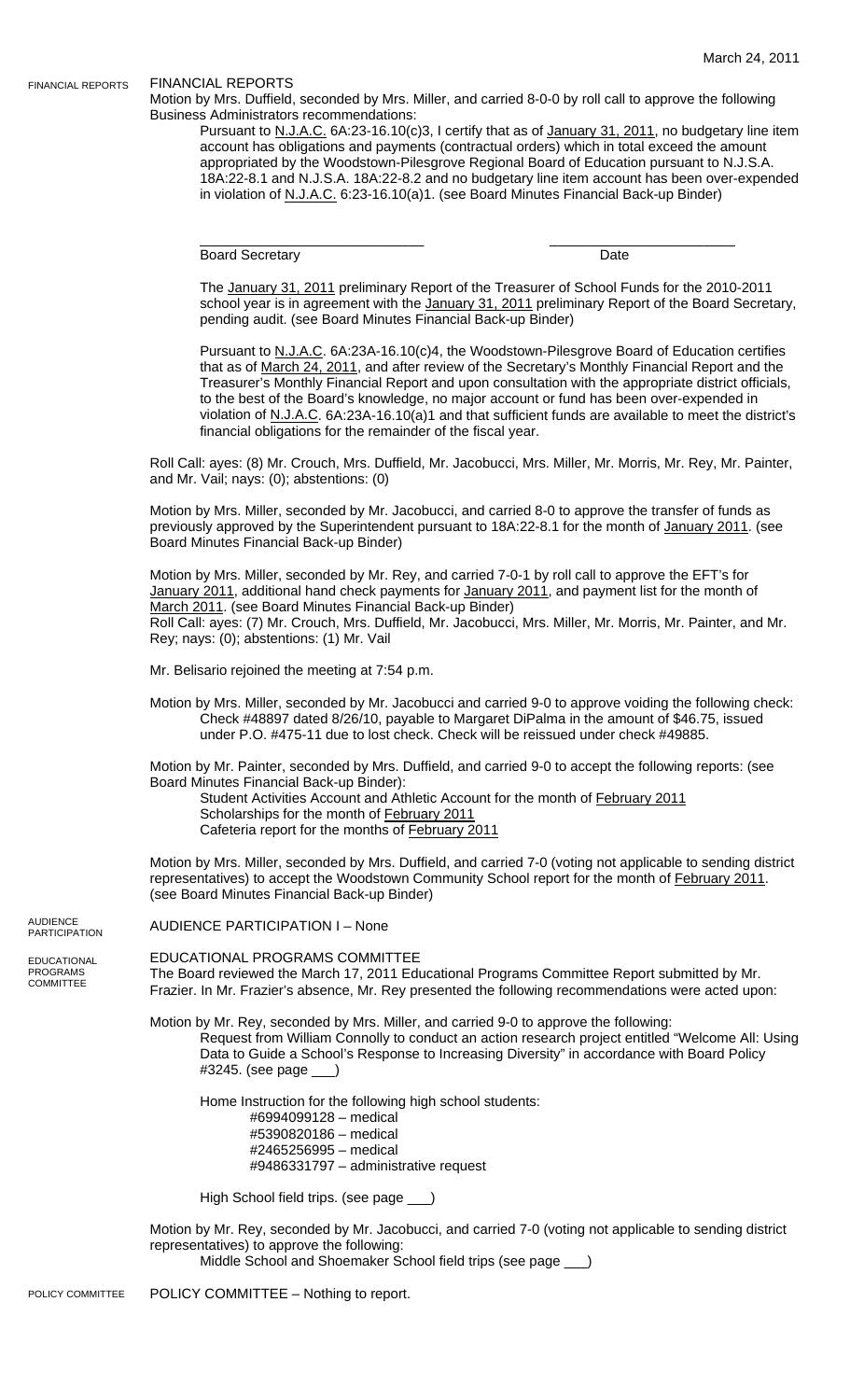PERSONNEL COMMITTEE

COMMITTEE

PERSONNEL COMMITTEE – The Board reviewed the March 17, 2011 Personnel Committee Report submitted by Committee Chairperson, Mr. Crouch. The following recommendations were acted upon:

Motion by Mr. Crouch, seconded by Mrs. Duffield, and carried 9-0 to approve the following: Appointment of Marilyn Mortimer as a district substitute teacher effective March 25, 2011 through June 30, 2011.

Motion by Mr. Crouch, seconded by Mr. Painter, and carried 7-0-0 by roll call (voting not applicable to sending district representatives) to approve the following:

AngelaRae Hughes as a part-time one-to-one instructional assistant, effective March 25, 2011 through June 30, 2011, at Step 1 (\$18,000), prorated to 3 hours per day, 5 days per week, with no benefits.

Roll Call: ayes: (7) Mr. Crouch, Mrs. Duffield, Mr. Jacobucci, Mrs. Miller, Mr. Painter, Mr. Rey and Mr. Vail; nays: (0); abstentions: (0)

Motion by Mr. Crouch, seconded by Mr. Rey, and carried 7-0 (voting not applicable to sending district representatives) to approve the following:

Appointment of Alison Barnes as Lego Club Advisor for a total of 18 hours at \$27.50 per hour for the 2010-2011 school year.

Compensation for Middle School staff members for attendance at workshops. (see page \_\_\_)

Andrea Krivda as a Middle School volunteer for the 2010-2011 school year.

Student teaching request from Kathryn Ward, a Drexel University student, to be placed with Danielle Dickson effective March 25, 2011 through June 17, 2011.

FINANCE/FACILITIES TRANSPORTATION COMMITTEE FINANCE/FACILITIES / TRANSPORTATION

The Board reviewed the March 12, 2011 Finance /Facilities/ Transportation Committee Reports submitted by Committee Chairperson, Mr. Painter. The following recommendations were acted upon::

Motion by Mr. Painter, seconded by Mr. Jacobucci, and carried 9-0-0 by roll call to approve the following Salem County School Districts 2011-2012 Homeless Student Agreement.

Pittsgrove Township Schools 2011 Natural Gas Jointure.

Apple 4-year lease purchase of 55 MacBook Pro laptop computers for the Communications Academy, to be paid in four annual payments of \$18,657.25.

Report of the fire/security drills performed at the High/Middle school for the month of February 2011.

Donations as follows:

Supplies to Mr. Richards high school science classes from DonorsChoose.org.

 Glassware to the high school science department from Kimble Chase Science & Research Inc.

Establishment of "The Glenn Merkle Sportsmanship Award" (see page \_\_\_)

Roll Call: ayes: (9) Mr. Belisario, Mr. Crouch, Mrs. Duffield, Mr. Jacobucci, Mrs. Miller, Mr. Morris, Mr. Painter, Mr. Rey and Mr. Vail; nays: (0); abstentions: (0)

Motion by Mr. Painter, seconded by Mr. Rey, and carried 7-0-0 by roll call (voting not applicable to sending district representatives) to approve the following:

Contract with B. R. Williams, Inc. (quote) for after school Route SES-STAND #1 for Woodstown Middle School SES and STAND Programs on Tuesday & Wednesday's beginning March 8, 2011 through April 20, 2011 (14 days), at a per diem of \$68.00, mileage increase/decrease of \$1.00 and a bus aide cost of \$25.00 per diem (not needed at this time) for a total cost of \$952.00 to be paid by Title 1-Part A-SIA and IDEA ARRA funds.

Contract with B. R. Williams, Inc. (quote) for after school Route SES-STAND #2 for Woodstown Middle School SES and STAND Programs on Tuesday & Wednesday's beginning March 8, 2011 through April 20, 2011 (14 days), at a per diem of \$68.00, mileage increase/decrease of \$1.00 and a bus aide cost of \$25.00 per diem (not needed at this time) for a total cost of \$952.00 to be paid by Title 1-Part A-SIA and IDEA.

Report of the fire/safety drills performed at the Mary Shoemaker School for the month of February 2011.

Elementary school student #7953684545 to attend Salem County Special Services School District in the amount of \$10,928 beginning March 21, 2011 through the remainder of the 2010- 2011 school year.

Roll Call: ayes: (7) Mr. Crouch, Mrs. Duffield, Mr. Jacobucci, Mrs. Miller, Mr. Painter, Mr. Rey and Mr. Vail; nays: (0); abstentions: (0)

LONG-RANGE FACILITIES PLAN AD-HOC COMMITTEE

LONG-RANGE FACILITIES PLAN AD-HOC COMMITTEE Mr. Frank Jacobucci, Chairperson, gave a verbal update on Spiezle's presentation.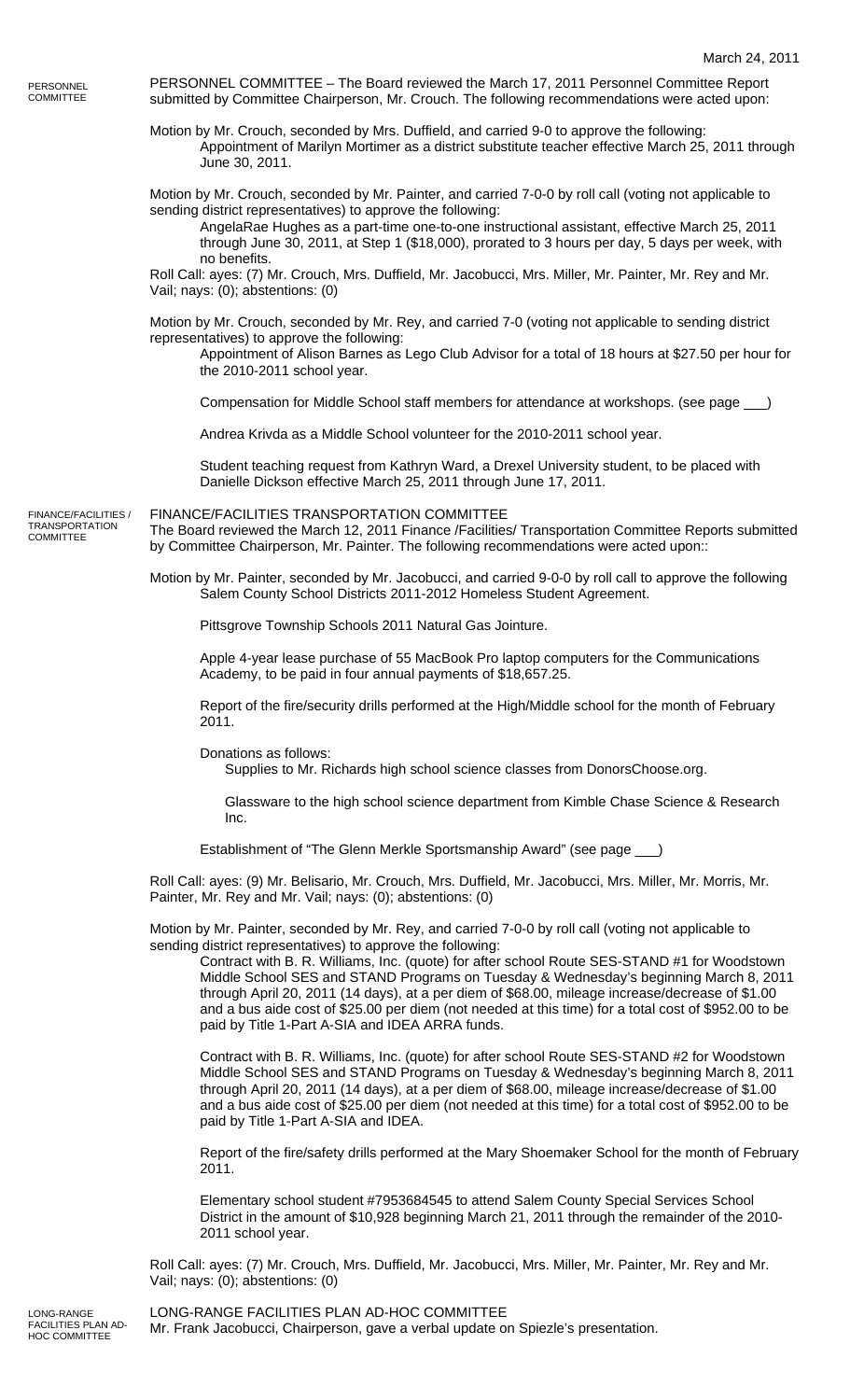| <b>OLD BUSINESS</b>                       | <b>OLD BUSINESS - None</b>                                                                                                                                                                                                                                                                                                                                                                                                                                                                                                                                                                                          |
|-------------------------------------------|---------------------------------------------------------------------------------------------------------------------------------------------------------------------------------------------------------------------------------------------------------------------------------------------------------------------------------------------------------------------------------------------------------------------------------------------------------------------------------------------------------------------------------------------------------------------------------------------------------------------|
| <b>NEW BUSINESS</b>                       | <b>NEW BUSINESS - None</b>                                                                                                                                                                                                                                                                                                                                                                                                                                                                                                                                                                                          |
| <b>OTHER REPORTS</b>                      | <b>OTHER REPORTS</b><br>The following verbal reports were given:<br>Mr. Vail, Board President, reviewed and discussed the <b>Code of Ethics</b> and disclosure forms with<br>the board members.                                                                                                                                                                                                                                                                                                                                                                                                                     |
|                                           | Mr. Coleman, Superintendent, reported the following:<br>Our district was not successful with its bid for providing shared CST services for Upper<br>Pittsgrove.                                                                                                                                                                                                                                                                                                                                                                                                                                                     |
|                                           | Mr. Rizzo, Business Administrator, reported on the following:<br>Final approvals for the bridge have been received.                                                                                                                                                                                                                                                                                                                                                                                                                                                                                                 |
| ADMINISTRATIVE<br><b>REPORTS</b>          | <b>ADMINISTRATIVE REPORTS</b><br>The Administrative Reports were attached to Superintendent's Monthly Report and delivered under<br>separate cover.                                                                                                                                                                                                                                                                                                                                                                                                                                                                 |
| SENDING DISTRICT<br><b>REPORTS</b>        | SENDING DISTRICT REPORTS<br>Mr. Morris - Alloway Rep., had nothing to report.                                                                                                                                                                                                                                                                                                                                                                                                                                                                                                                                       |
|                                           | Mr. Belisario - Upper Pittsgrove Rep., reported the following:<br>Budget hearing was last night.<br>$\bullet$<br>Alloway School District was the winning bidder for shared CST services.<br>$\bullet$                                                                                                                                                                                                                                                                                                                                                                                                               |
| <b>SACC REPORT</b>                        | SCHOOL AGE CHILD CARE (SACC) REPORT - Mrs. Miller had nothing to report.                                                                                                                                                                                                                                                                                                                                                                                                                                                                                                                                            |
| <b>DELEGATE REPORT</b>                    | DELEGATE REPORT - Mrs. Miller reported that she and Mrs. Duffield attended the Regional Budget<br>Update meeting at Gloucester County Institute of Technology. She also informed the Board of several<br>proposed bills in the Legislature (school election date change, voting on budget, and charging tuition to<br>summer school students).                                                                                                                                                                                                                                                                      |
| <b>FUTURE MEETINGS</b>                    | <b>FUTURE MEETINGS</b><br>April 11, 2011 - Long Range Facilities Plan Ad Hoc Committee, 5:30 p.m., district office<br>April 12, 2011 - Policy Committee, 5:30 p.m., district office<br>April 12, 2011 - Finance/Facilities Committee, 6:30 p.m., district office<br>April 14, 2011 - Personnel Committee, 5:30 p.m., district office<br>April 14, 2011 - Ed Programs Committee, 6:30 p.m., district office<br>April 21, 2011 – Regular Board Meeting, 7:00 p.m., Mary Shoemaker School Library.<br>May 5, 2011 - Annual Reorganization Meeting, 7:00 p.m., Mary Shoemaker School Library.                           |
| <b>IMPORTANT DATES</b>                    | April 27, 2011 - Annual School Election, 2:00 p.m. to 9:00 p.m.                                                                                                                                                                                                                                                                                                                                                                                                                                                                                                                                                     |
| FOR YOUR<br><b>INFORMATION</b>            | FOR YOUR INFORMATION<br><b>Enrollment Reports</b><br><b>Suspension Reports</b>                                                                                                                                                                                                                                                                                                                                                                                                                                                                                                                                      |
| <b>EXECUTIVE SESSION I</b>                | RECESS INTO EXECUTIVE SESSION I<br>Motion by Mrs. Miller, seconded by Mr. Jacobucci and carried 9-0-0 by roll call, that the Board of<br>Education adjourn, by Resolution, into Executive Session, from which the general public is excluded, to<br>discuss items in accordance with N.J.S.A. 10:4-12b. Matters discussed in executive session will remain<br>confidential until such time the need for confidentiality no longer exists. (8:25 P.M.)<br>a. Personnel<br>Roll Call: ayes: (9) Mr. Belisario, Mr. Crouch, Mrs. Duffield, Mr. Jacobucci, Mrs. Miller, Mr. Morris, Mr.                                 |
|                                           | Painter, Mr. Rey, and Mr. Vail; nays: (0); abstentions: (0)                                                                                                                                                                                                                                                                                                                                                                                                                                                                                                                                                         |
| <b>RESUME PUBLIC</b><br><b>PORTION</b>    | Motion by Mr. Crouch, seconded by Mrs. Miller, and carried 9-0 to resume the public portion of the<br>meeting at 8:37 p.m.                                                                                                                                                                                                                                                                                                                                                                                                                                                                                          |
|                                           | Mr. Belisario, Mr. Crouch, and Mrs. Miller left the meeting at 9:39 p.m.                                                                                                                                                                                                                                                                                                                                                                                                                                                                                                                                            |
| MOTION OUT OF<br><b>EXECUTIVE SESSION</b> | MOTION OUT OF EXECUTIVE SESSION<br>Motion by Mr. Crouch, seconded by Mr. Rey, and carried 9-0-0 by roll call to approve the employment<br>termination of Mr. Robert Hackett, Custodian, effective March 25, 2011.<br>Roll Call: ayes: (9) Mr. Belisario, Mr. Crouch, Mrs. Duffield, Mr. Jacobucci, Mrs. Miller, Mr. Morris, Mr.<br>Painter, Mr. Rey, and Mr. Vail; nays: (0); abstentions: (0)                                                                                                                                                                                                                      |
| <b>EXECUTIVE SESSION II</b>               | RECESS INTO EXECUTIVE SESSION II<br>Motion by Mrs. Duffield, seconded by Mr. Rey and carried 6-0-0 by roll call, that the Board of Education<br>adjourn, by Resolution, into Executive Session, from which the general public is excluded, to discuss<br>items in accordance with N.J.S.A. 10:4-12b. Matters discussed in executive session will remain<br>confidential until such time the need for confidentiality no longer exists. (8:25 P.M.)<br>a. Contract Negotiations<br>Roll Call: ayes: (6) Mrs. Duffield, Mr. Jacobucci, Mr. Morris, Mr. Painter, Mr. Rey, and Mr. Vail; nays: (0);<br>abstentions: (0) |
| <b>RESUME PUBLIC</b><br><b>PORTION</b>    | Motion by Mrs. Duffield, seconded by Mr. Rey, and carried 6-0 to resume the public portion of the meeting<br>at 9:04 p.m.                                                                                                                                                                                                                                                                                                                                                                                                                                                                                           |

March 24, 2011